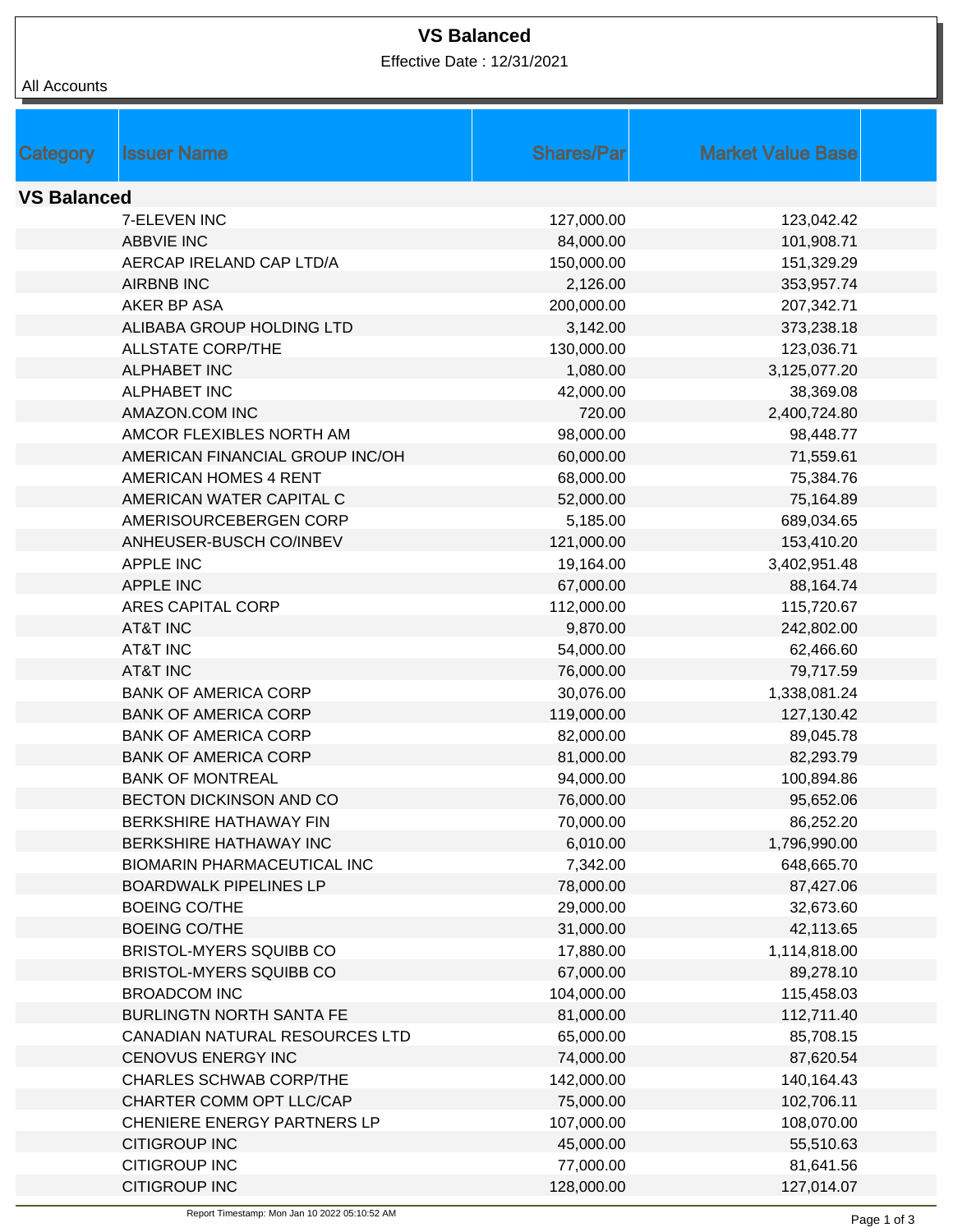| All Accounts |
|--------------|
|              |

|            | <b>Market Value Base</b> |  |
|------------|--------------------------|--|
| 102,000.00 | 117,186.39               |  |
| 118,000.00 | 115,536.63               |  |
| 16,852.00  | 848,161.16               |  |
| 74,000.00  | 85,531.66                |  |
| 100,000.00 | 104,580.75               |  |
| 86,000.00  | 100,413.66               |  |
| 60,000.00  | 70,657.20                |  |
| 138,000.00 | 134,232.39               |  |
| 100,000.00 | 107,496.32               |  |
| 73,000.00  | 95,177.61                |  |
| 2,047.00   | 701,895.83               |  |
| 36,000.00  | 52,357.28                |  |
| 104,000.00 | 111,314.93               |  |
| 18,000.00  | 18,677.54                |  |
| 894,202.35 | 894,202.35               |  |
| 74,000.00  | 87,195.38                |  |
| 9,297.00   | 751,011.66               |  |
| 72,000.00  | 76,046.90                |  |
| 115,000.00 | 123,134.31               |  |
| 84,000.00  | 87,071.01                |  |
| 10,485.00  | 641,577.15               |  |
| 178,685.19 | 192,440.38               |  |
| 56,293.31  | 63,073.31                |  |
| 51,326.87  | 58,232.44                |  |
| 10,206.16  | 11,235.31                |  |
| 38,195.29  | 43,119.64                |  |
| 1,118.00   | 289,159.52               |  |
| 94,000.00  | 119,540.30               |  |
| 104,000.00 | 111,944.68               |  |
| 60,000.00  | 61,440.00                |  |
| 11,397.00  | 420,549.30               |  |
| 135,883.42 | 150,349.62               |  |
| 97,295.99  | 106,830.89               |  |
| 56,000.00  | 66,461.25                |  |
| 3,795.00   | 1,451,777.25             |  |
| 55,000.00  | 59,264.91                |  |
| 122,000.00 | 123,015.29               |  |
| 3,770.00   | 968,588.40               |  |
| 98,000.00  | 97,620.00                |  |
| 7,922.00   | 1,235,752.78             |  |
| 59,000.00  | 84,866.10                |  |
| 122,000.00 | 131,504.28               |  |
| 5,052.00   | 1,052,180.04             |  |
| 126,000.00 | 128,036.35               |  |
| 94,000.00  | 96,367.84                |  |
| 4,367.00   | 583,693.22               |  |
| 200,000.00 | 214,816.46               |  |
|            | <b>Shares/Par</b>        |  |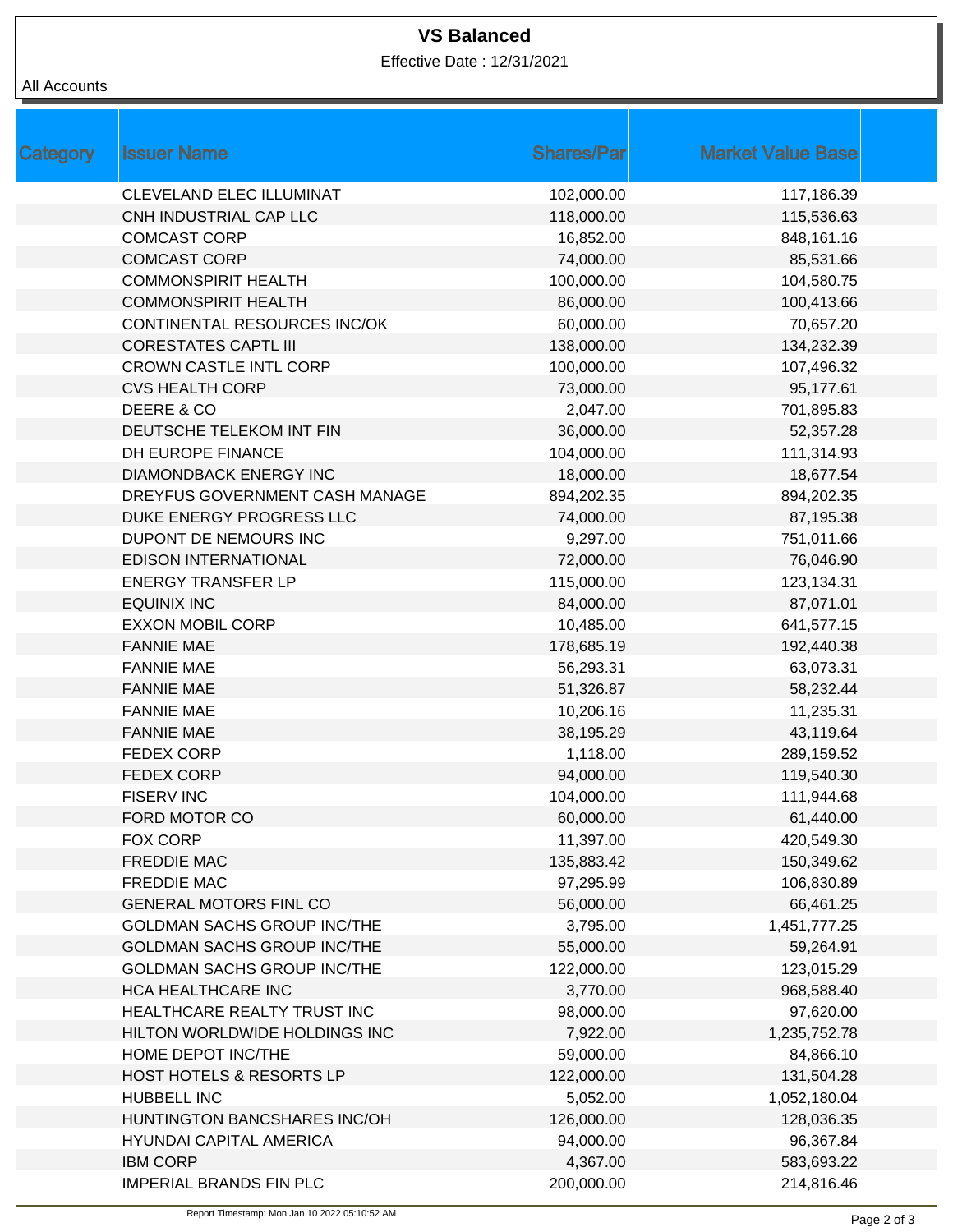| All Accounts |
|--------------|
|              |

| <b>Category</b> | <b>Issuer Name</b>                                        | <b>Shares/Parl</b> | <b>Market Value Base</b> |  |
|-----------------|-----------------------------------------------------------|--------------------|--------------------------|--|
|                 | ISHARES JP MORGAN USD EMERGING MARKETS<br><b>BOND ETF</b> | 11,188.00          | 1,220,163.28             |  |
|                 | JOHN DEERE CAPITAL CORP                                   | 99,000.00          | 102,069.80               |  |
|                 | <b>JOHNSON &amp; JOHNSON</b>                              | 8,130.00           | 1,390,799.10             |  |
|                 | <b>JOHNSON &amp; JOHNSON</b>                              | 45,000.00          | 48,016.48                |  |
|                 | JONES LANG LASALLE INC                                    | 4,451.00           | 1,198,832.34             |  |
|                 | <b>JPMORGAN CHASE &amp; CO</b>                            | 100,000.00         | 107,204.77               |  |
|                 | <b>JPMORGAN CHASE &amp; CO</b>                            | 128,000.00         | 132,662.89               |  |
|                 | <b>KROGER CO</b>                                          | 64,000.00          | 81,429.72                |  |
|                 | LLOYDS BANKING GROUP PLC                                  | 200,000.00         | 213,750.47               |  |
|                 | LOWE'S COS INC                                            | 113,000.00         | 131,294.52               |  |
|                 | <b>MARS INC</b>                                           | 96,000.00          | 111,246.64               |  |
|                 | MASTERCARD INC                                            | 112,000.00         | 111,794.69               |  |
|                 | <b>META PLATFORMS INC</b>                                 | 8,455.00           | 2,843,839.25             |  |
|                 | MICROCHIP TECHNOLOGY INC                                  | 112,000.00         | 109,965.43               |  |
|                 | <b>MICROSOFT CORP</b>                                     | 13,113.00          | 4,410,164.16             |  |
|                 | MICROSOFT CORP                                            | 49,000.00          | 56,067.10                |  |
|                 | MID-AMERICA APARTMENTS                                    | 55,000.00          | 57,904.95                |  |
|                 | MONSTER BEVERAGE CORP                                     | 9,646.00           | 926,401.84               |  |
|                 | <b>MORGAN STANLEY</b>                                     | 109,000.00         | 119,925.21               |  |
|                 | <b>MYLAN INC</b>                                          | 93,000.00          | 104,173.81               |  |
|                 | <b>NETFLIX INC</b>                                        | 1,358.00           | 818,113.52               |  |
|                 | <b>NETFLIX INC</b>                                        | 24,000.00          | 27,990.00                |  |
|                 | NGPL PIPECO LLC                                           | 93,000.00          | 130,468.21               |  |
|                 | NORFOLK SOUTHERN CORP                                     | 81,000.00          | 102,335.34               |  |
|                 | NORTHWESTERN MUTUAL LIFE                                  | 77,000.00          | 87,094.94                |  |
|                 | NXP BV/NXP FUNDING LLC                                    | 90,000.00          | 101,730.44               |  |
|                 | OHIO POWER COMPANY                                        | 104,000.00         | 100,693.78               |  |
|                 | ORACLE CORP                                               | 11,246.00          | 980,763.66               |  |
|                 | ORACLE CORP                                               | 46,000.00          | 47,298.86                |  |
|                 | <b>OVINTIV EXPLORATION INC</b>                            | 17,000.00          | 18,838.34                |  |
|                 | <b>PACIFIC GAS &amp; ELECTRIC</b>                         | 126,000.00         | 117,121.23               |  |
|                 | <b>PACIFICORP</b>                                         | 89,000.00          | 117,350.22               |  |
|                 | PARKER-HANNIFIN CORP                                      | 2,174.00           | 691,592.88               |  |
|                 | PEPSICO INC                                               | 55,000.00          | 53,393.61                |  |
|                 | PHILIP MORRIS INTERNATIONAL INC                           | 8,556.00           | 812,820.00               |  |
|                 | PNC CAPITAL TRUST C                                       | 132,000.00         | 128,418.03               |  |
|                 | PROCTER & GAMBLE CO/THE                                   | 142,000.00         | 134,448.22               |  |
|                 | RAYTHEON TECHNOLOGIES CORP                                | 14,999.00          | 1,290,813.94             |  |
|                 | <b>REPUBLIC OF PERU</b>                                   | 146,000.00         | 128,116.46               |  |
|                 | REYNOLDS AMERICAN INC                                     | 132,000.00         | 142,524.86               |  |
|                 | ROPER TECHNOLOGIES INC                                    | 103,000.00         | 106,630.05               |  |
|                 | SABINE PASS LIQUEFACTION                                  | 20,000.00          | 22,476.04                |  |
|                 | SABRA HEALTH CARE LP                                      | 74,000.00          | 81,461.70                |  |
|                 | SALESFORCE.COM INC                                        | 5,146.00           | 1,307,752.98             |  |
|                 | <b>SCHLUMBERGER NV</b>                                    | 11,589.00          | 347,090.55               |  |
|                 | SHERWIN-WILLIAMS CO/THE                                   | 83,000.00          | 103,776.54               |  |